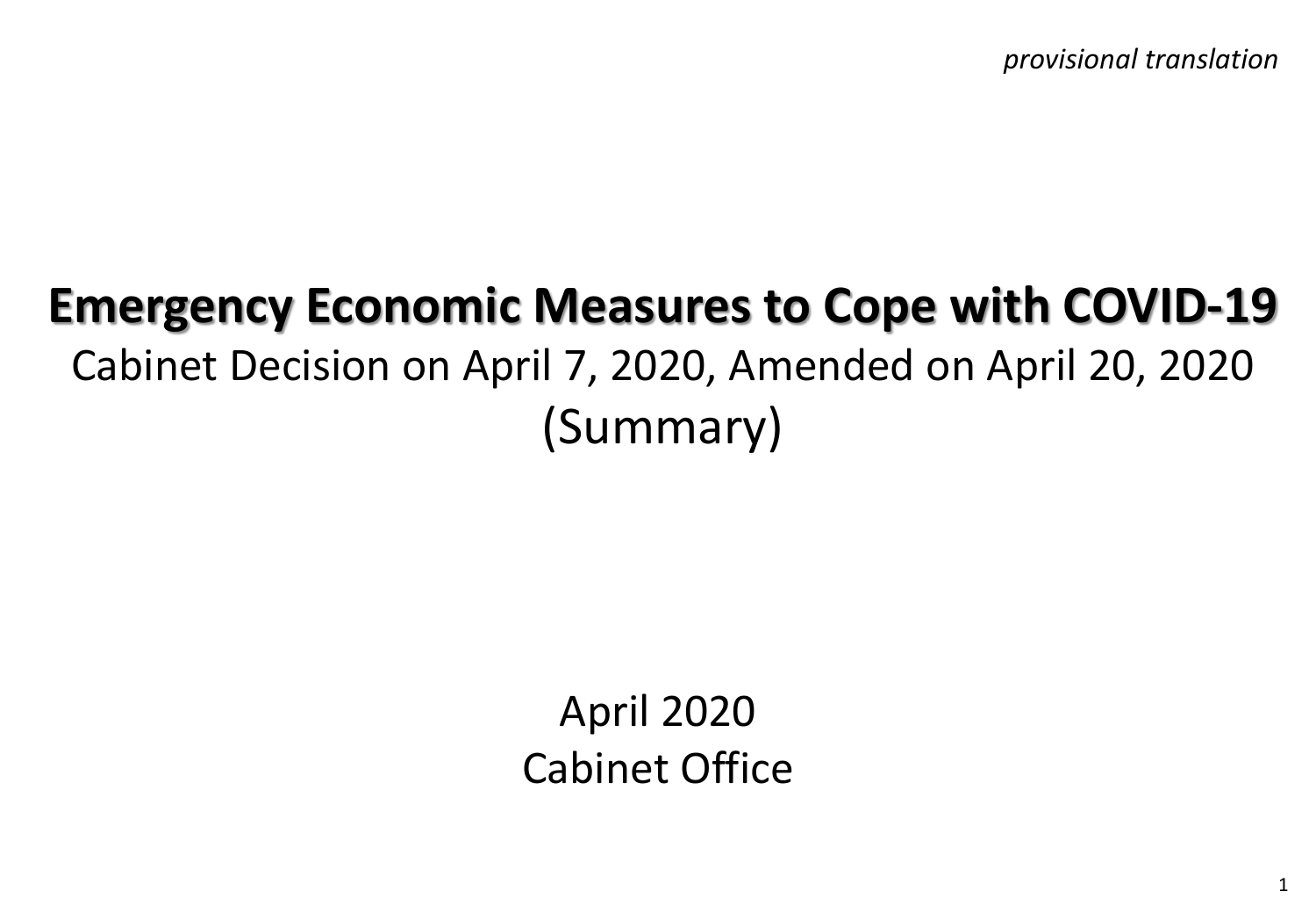## **Emergency Economic Measures to cope with the Novel Coronavirus (COVID-19)**

<sup>~</sup>*Thoroughly secure people's lives and move toward economic revitalization*<sup>~</sup>

#### **Current Conjuncture of the Economy and Basic Concepts of the Economic Measures**

#### **1. Domestic and overseas economies have been hit ruinously**

- The global economy is facing the worst crisis ever in the post WWII era. The Japanese economy is in severe situation, extremely depressed by the impacts of COVID-19.
- Severe situation is expected to continue. Full attention should be paid to further downside risks to the domestic and overseas economies.

### **2. The Government has decided to formulate a new emergency economic measures**

- With the declaration of a state of emergency, the Govt compiled a new economic measures with huge fiscal size, employing all policy tools including fiscal, tax and regulatory measures, in an unprecedented manner.
- The Govt will swiftly implement those measures, on top of "Comprehensive Economic Measures to Create a Future with Security and Growth" (Cabinet Decision on Dec.5, 2019),

#### **3. Two phases are set, considering time frame for strategic implementation of various measures**

- The first phase, "Emergency Support Phase", is the period until the end of the contagion in sight.
- The second phase, "V-shaped Recovery Phase", refers to the period aiming at achieving strong recovery after the end of contagion by stimulating demands and advancing social structural changes.
- The Government strategically puts each measure into practice along with the two phases in order to returns the Japanese economy to a solid growth trajectory.

## **4. The Government will take any additional action as needed**

• The Government will take timely and decisive actions as needed, with closely monitoring the development of COVID-19 and its impact on the economies and daily life.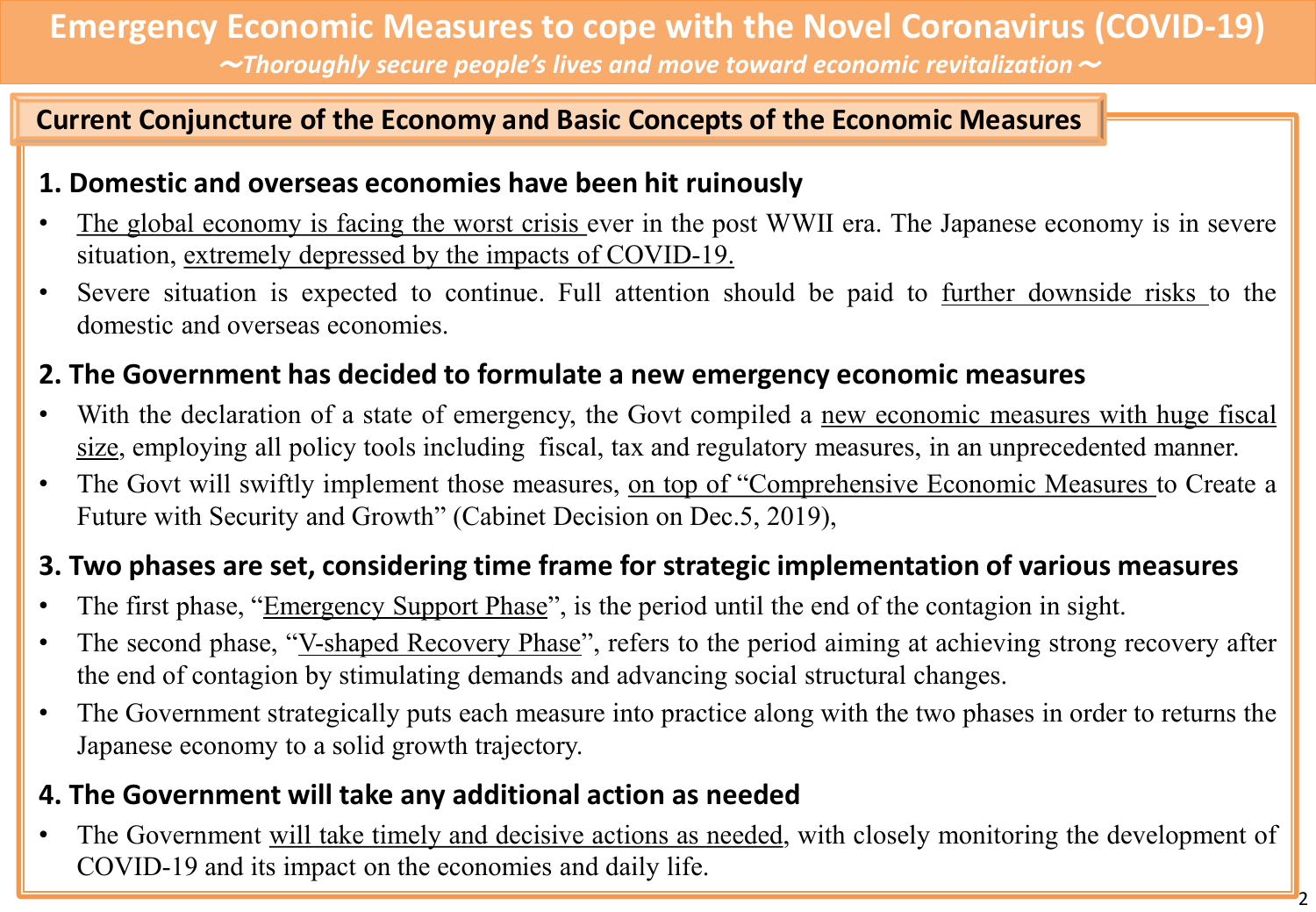## **Emergency Support Phase**

While containing the development of COVID-19, the Government thoroughly secures employments, businesses and daily lives, to maintain solid bases for economic recovery after the end of contagion.

### **I. Measures to prevent the spread of the infection, build medical treatment structures, and develop pharmaceuticals**

- 1. Secure supply of masks and disinfectants
- 2. Enhance testing system and achieve early detection of the infection; *e.g. doubling the PCR capacity to 20K/day*
- 3. Strengthen medical care supply systems (concentrating on patients with severe symptoms) ; *e.g. increase beds from 28K to 50K, secure 15K ventilators, enable remote medical examination at the first visit tentatively*
- 4. Accelerate the development of therapeutic medication and vaccines*; e.g. prepare the stockpile of Avigan to 2M doses*
- 5. Increase capacity to cope with Japanese people returning from abroad (quarantine, etc.)
- 6. Strengthen public relations
- 7. International cooperation such as contributions to emergency assistance for infected countries
- 8. Support families with children amid tentative closure of schools

## **II. Protecting employment and keeping business viable**

- 1. Secure employment; *e.g. enhance the subsidy for leave allowance in case of avoiding dismissals, etc.*
- 2. Financial measures (aka cash management support); *e.g. effective zero interest loan without collateral through government affiliated financial institutions, as well as private financial institutes (making use of the loan scheme of prefectures)*
- 3. Support enterprises (esp. SMEs) facing difficulties in keeping business; *e.g. new cash payment to SMEs and sole proprietors (incl. freelancer) with turnover decreasing more than 50%*.
- 4. Support individuals facing difficulties in daily lives*; e.g. new cash payment of 100K yen to all residents in Japan, additional child allowance of 10K yen per child*
- 5. Tax measures; *e.g. large scale deferment of tax and social security contribution, reduction or exemption of local property tax for SMEs' fixed assets*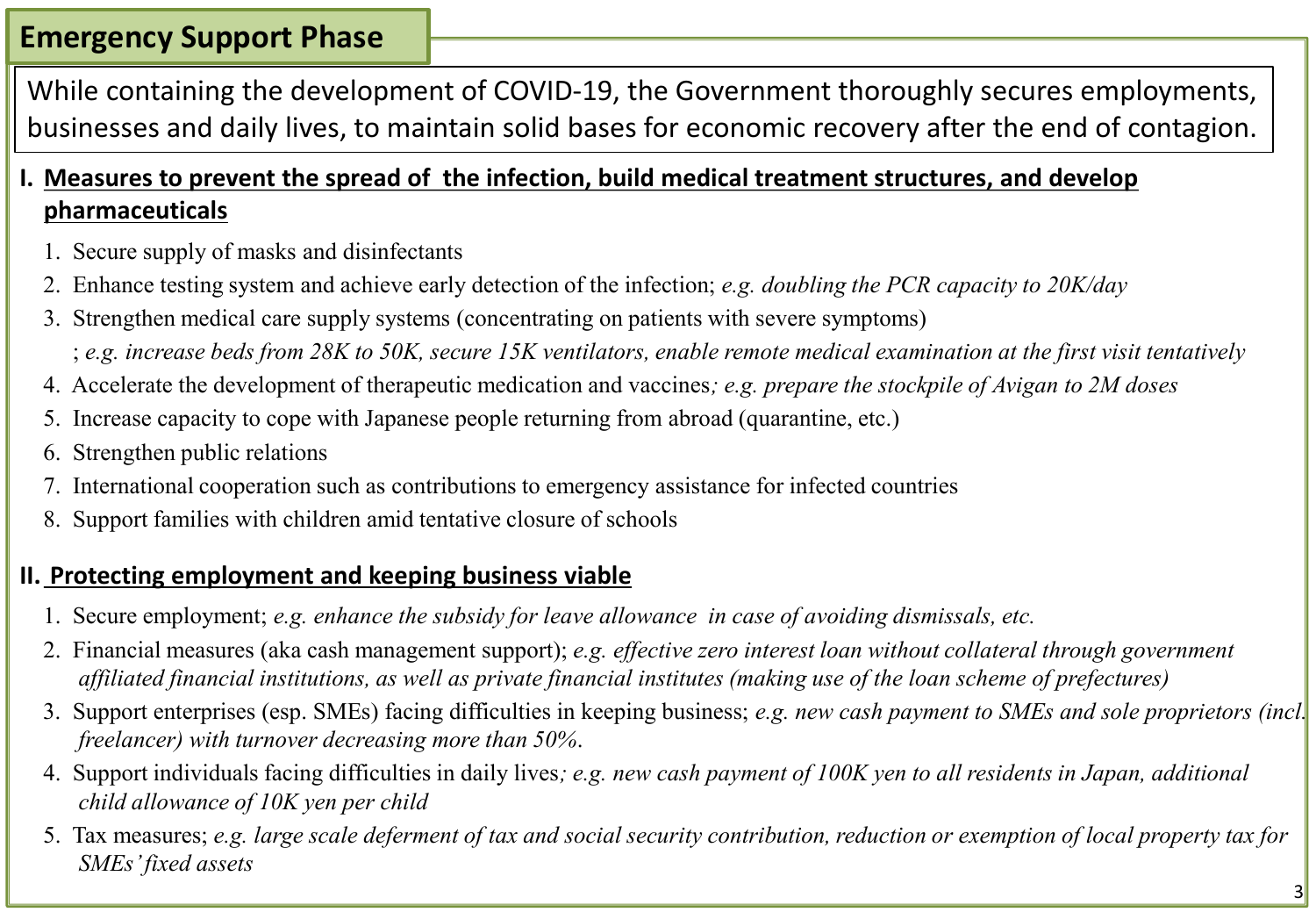| <b>Emergency Support for Households</b>                                                                                                                                                                                                                                                                                                                                                                                                                                                                                                                                                                                                                                                                                                                                                                                                                                                                                                                                                                                                                                                                                                                                              | <b>Emergency Support for SMEs, etc.</b>                                                                                                                                                                                                                                                                                                                                                                                                                                                                                                                                                                                                                                                                                                                                                                                                                                                                                                                                                                                                                                                                                                                                  |  |  |  |
|--------------------------------------------------------------------------------------------------------------------------------------------------------------------------------------------------------------------------------------------------------------------------------------------------------------------------------------------------------------------------------------------------------------------------------------------------------------------------------------------------------------------------------------------------------------------------------------------------------------------------------------------------------------------------------------------------------------------------------------------------------------------------------------------------------------------------------------------------------------------------------------------------------------------------------------------------------------------------------------------------------------------------------------------------------------------------------------------------------------------------------------------------------------------------------------|--------------------------------------------------------------------------------------------------------------------------------------------------------------------------------------------------------------------------------------------------------------------------------------------------------------------------------------------------------------------------------------------------------------------------------------------------------------------------------------------------------------------------------------------------------------------------------------------------------------------------------------------------------------------------------------------------------------------------------------------------------------------------------------------------------------------------------------------------------------------------------------------------------------------------------------------------------------------------------------------------------------------------------------------------------------------------------------------------------------------------------------------------------------------------|--|--|--|
| $\Box$ New Cash Payment to all residents in Japan<br>Cash payment to all residents for the purpose of<br>$\checkmark$<br>fostering national solidarity against COVID-19<br>$\checkmark$ Amounting to Approx. 12.9 trillion yen<br>100K yen per person, tax exempt<br>$\checkmark$<br>$\checkmark$ Application form sent by mail. Online application is<br>applicable in case of MyNumber Card holder<br>$\Box$ Additional child allowance of 10k per child<br>On top of (regular) monthly 10K per child allowance,<br>$\checkmark$<br>tax exempt<br>Emergency microcredit to troubled households<br>0<br>Max 200K loan (no interest) to whose who need<br>$\checkmark$<br>temporary money, and additional loan (no interest) of<br>450K-600K for 3 months to those who rebuild their<br>lives. Loans are forgivable in certain cases.<br><b>Enhance</b> rent support for low income households to<br>0<br>include those who are about to lose their dwelling due<br>to decrease in revenue below certain thresholds.<br><b>Reduction or exemption of social security</b><br>0<br>contribution (healthcare, long-term care insurance)<br>Deferment of utility charges (request)<br>0. | <b>New</b> Cash Payment to SMEs and Sole proprietors, etc.<br>О.<br>Approx. 2.3 trillion yen. Cash payment to a variety<br>of businesses (incl. NPO, healthcare corporations,<br>etc.), which can be used in broad area.<br>2M yen to corporations and 1M yen to sole<br>proprietors, whose revenue falls by more than 50%<br>in any month of 2020 from previous year.<br>Financial Measures (support for cash management)<br>0<br>No interest no collateral loan (w/ principal<br>$\checkmark$<br>amortization deferred up to 5 years) through private<br><b>financial institutions</b> , besides government affiliated<br>financial institutions (e.g. $JFC$ ).<br>Refinancing of outstanding loans to no interest loan.<br>$\checkmark$<br><b>Tax Measures</b><br>0<br><b>Enhance</b> Tax and SS contributions deferment for<br>business with rev falling by more than 20%, etc.<br><b>Reduction or exemption</b> of local property tax on<br>machinery and building for affected SMEs, etc.<br>Request to landlords to consider rent deferment, etc.<br>$\Box$<br>depending on tenant's situation, while requesting<br>banks to reschedule the landlord's debt, etc. |  |  |  |
| $\Box$ Enhancement of the subsidy for leave allowance ("employment adjustment subsidy")<br>$\checkmark$ From April to June, subsidy rates are raised from 2/3 to 9/10 for SMEs and 1/2 to 3/4 for large enterprises (on                                                                                                                                                                                                                                                                                                                                                                                                                                                                                                                                                                                                                                                                                                                                                                                                                                                                                                                                                              |                                                                                                                                                                                                                                                                                                                                                                                                                                                                                                                                                                                                                                                                                                                                                                                                                                                                                                                                                                                                                                                                                                                                                                          |  |  |  |

*condition of avoiding dismissals). Coverage enlarged to include non-regular workers (less than 20 hrs per week).*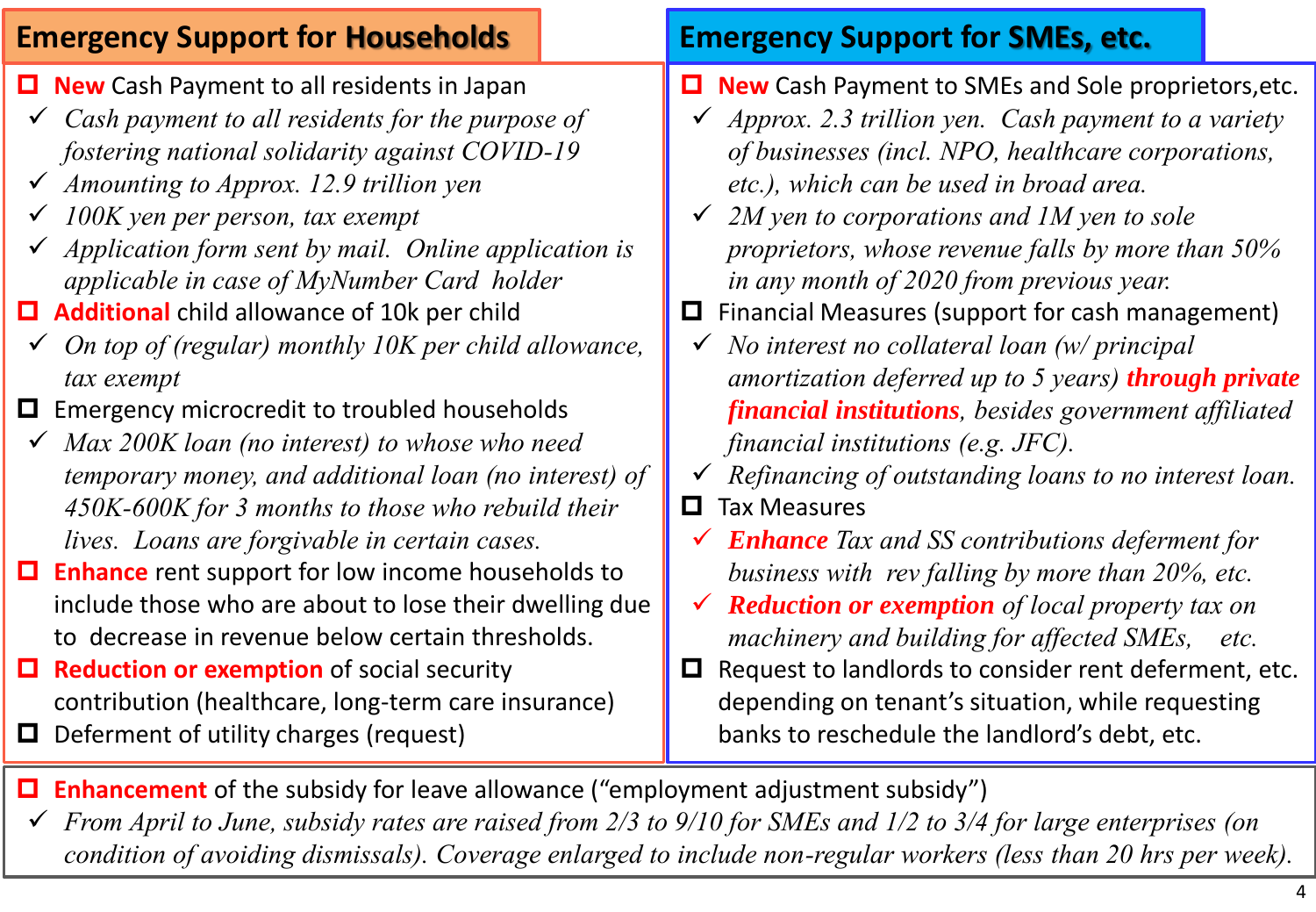## **V-shaped Recovery Phase**

The phase to achieve strong recovery by stimulating consumptions in affected sectors, as well as investments for future such as digitalization and deployment of remote technologies

#### **III. Recovery of economic activities through public and private cooperation as the next phase**

- 1. Support affected sectors, such as tourism and transportation, food service, event and entertainment business; *e.g. providing incentives to consumption expenditure on related areas in form of price discount, voucher or point reward, etc.*
- 2. Revitalize regional economy; *e.g. supporting agriculture, forest and fisheries, revitalizing inbound tourism through strategic promotions, etc. and supporting recommencement of sports and art events*

#### **IV. Making economic structure more resilient**

- 1. Enhance resilience of supply chain; *e.g. subsidy for relocating production sites of those goods depending on a specific country and/or important for healthy daily lives (either domestically or through diversifying among ASEAN region, etc.)*
- 2. Facilitate overseas businesses, and strengthen export and domestic production capacities of agriculture, forestry and fisheries products and foods ; *e.g. supporting overseas business of Japanese enterprises in Asian economies through lending by JBIC and emergency yen loan to developing countries by JICA*.
- 3. Accelerate digital transformation by deploying remote technologies; *e.g. promoting telework among SMEs, accelerating dissemination of PC/tablet to every pupil in compulsory education, and tentative removal of regulation to promote online education.*
- 4. Front-load public investment; *swiftly implement public works included in FY2019 supplementary and FY2020 initial budget*

#### **V. Preparing for the future**

Create new contingency reserve funds for COVID-19 (amounting to 1.5 trillion yen)

On top of the above, the Government establishes "Special Allocation for Regional Revitalization to cope with COVID-19", enabling local governments to implement detailed and necessary measures, corresponding to all measures listed in the Package.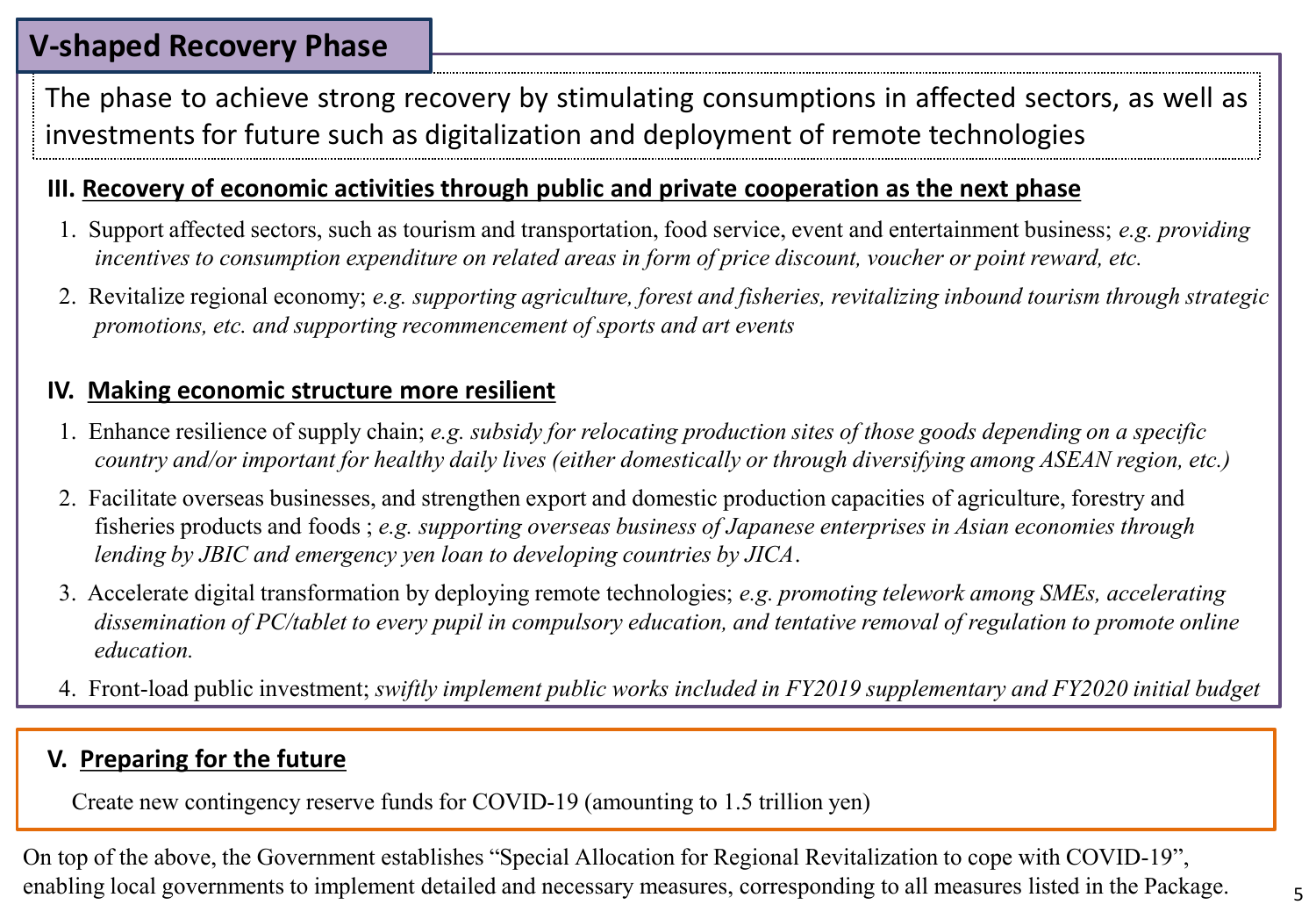| <b>Size of Measures</b> |                                                        |                                                                                          |                                | (Approx., trillion yen) |
|-------------------------|--------------------------------------------------------|------------------------------------------------------------------------------------------|--------------------------------|-------------------------|
|                         | <b>Comprehensive</b><br>Economic Measures <sup>1</sup> | <b>Emergency Response</b><br>Package (1 <sup>st</sup> and 2 <sup>nd</sup> ) <sup>2</sup> | <b>Newly added</b><br>measures | <b>Total</b>            |
| <b>Fiscal Expenses</b>  | 9.8 out of 13.2                                        | 0.5                                                                                      | 38.1                           | 48.4                    |
| <b>Total size</b>       | 19.8 out of 26                                         | 2.1                                                                                      | 95.2                           | $\frac{117.1}{2}$       |
| (Note)                  |                                                        |                                                                                          |                                | Approx. 21% of GDP      |

1. A part of measures listed in "Comprehensive Economic Measures to Create a Future with Security and Growth" (Cabinet Decision on Dec. 5, 2019), with its impacts expected to take effects from April.

2. Measures listed in "The First Novel Coronavirus Disease Emergency Response Package" (decided by the Meeting of the Novel Coronavirus Response Headquarters on Feb. 13, 2020), and "The Second Novel Coronavirus Disease Emergency Response Package" (decided by the Meeting of the Novel Coronavirus Response Headquarters on Mar.10, 2020)

## **Fiscal Expenses** of **38.1 trillion yen** on newly added measures

**27.5 trillion yen**: FY2020 supplementary budget

of which 25.6 from general account (financed by additional issuance of JGB)

First pillar: 1.8 tri (special allocation to local governments, etc.)

Second pillar: 19.5 tri (cash payments to enterprises and individuals, capital injection to JFC, etc.) Third pillar: 1.8 tri (incentive for consumption expenditure on tourism, etc.)

Fourth pillar: 0.9 tri (subsidy for supply chain resilience, dissemination of PCs to pupils, etc.) Fifth pillar: 1.5 tri (new contingency reserve fund)

- **0.5 trillion yen**: Expenses by local governments and Tax measures (e.g. local property tax), etc.
- **10.1 trillion yen**: Addition of FILP to FY2020 plan (mostly dedicated to the second pillar)

**Total size** of **95.2 trillion yen** includes (i) tax and SS contribution deferment of 26 trillion yen, (ii) nearly 45 trillion yen of financial measures (e.g. credit line), (iii) other fiscal expenses (e.g. cash payments amounting to 15.2 trillion yen) and private sector expenses.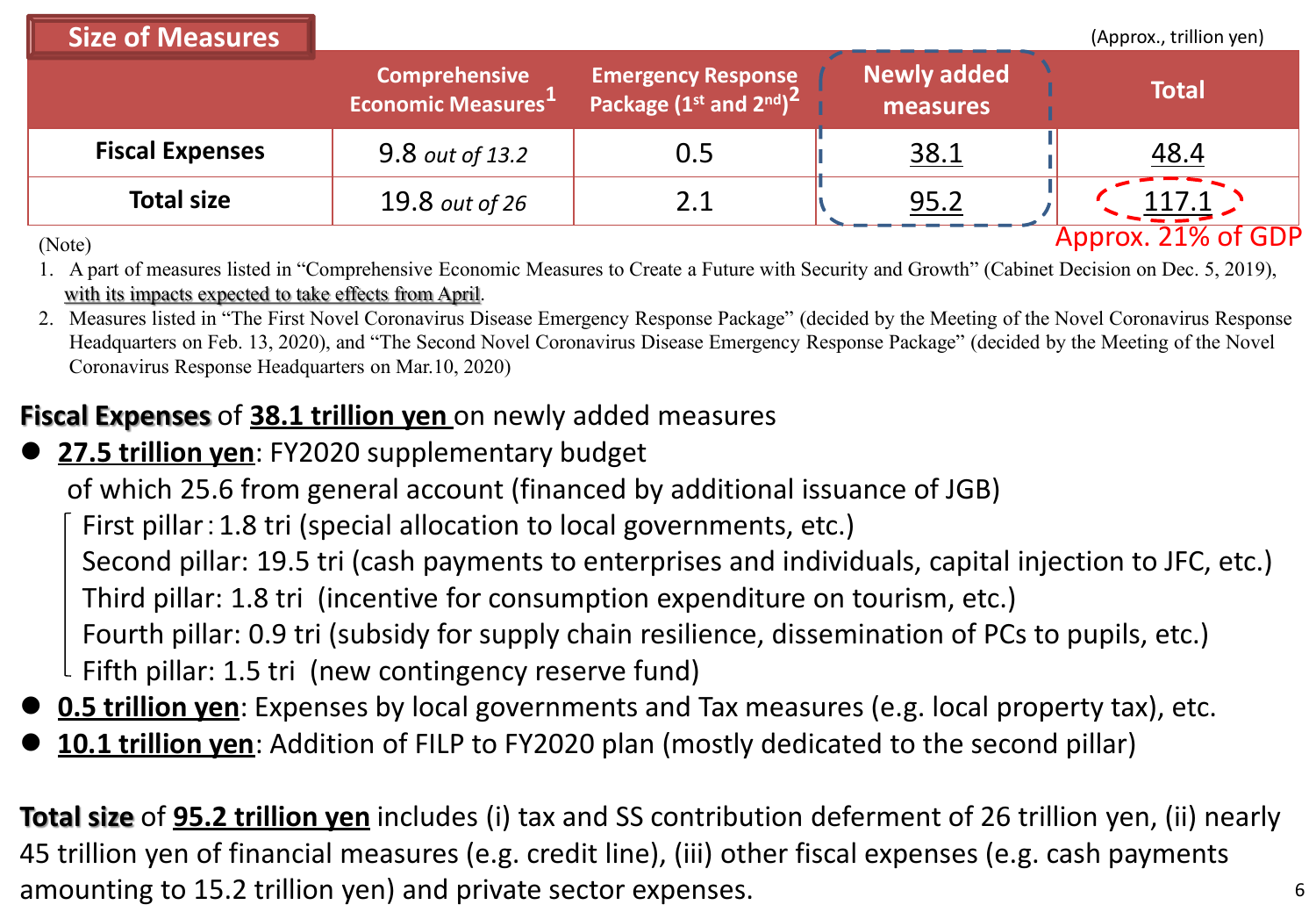## **Economic Impact Estimated by the Cabinet Office**

## **I. Measures that support and boost GDP**

Impact of measures that directly affect GDP (sum of the remaining impact of the December 2019 policy package and the impact of new measures) is estimated to be approximately 4.4% of real GDP.



## **II. Measures that protect employment and support businesses**

Financial support measures mainly for SMEs (loans and credit guarantee through government financial institutions), tax payment deferral and other measures.